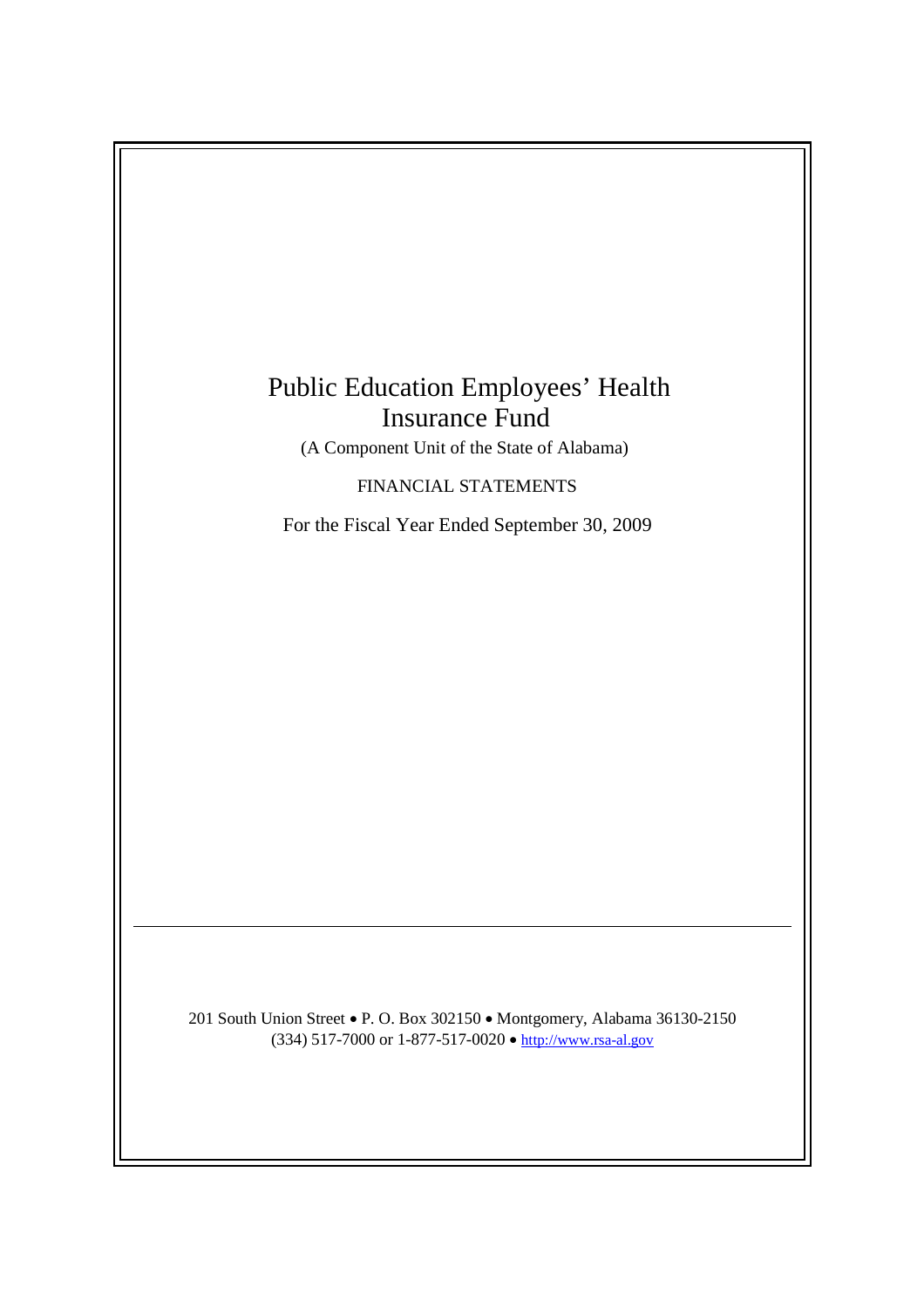

Carr, Riggs & Ingram, LLC 7550 Halcyon Summit Drive Montgomery, Alabama 36117

(334) 271-6678 (334) 271-6697 (fax) www.cricpa.com

# **INDEPENDENT AUDITORS' REPORT**

To the Public Education Employees' Health Insurance Board

We have audited the accompanying balance sheet of the Public Education Employees' Health Insurance Fund (a component unit of the State of Alabama) as of September 30, 2009, and the related statement of revenues, expenses and changes in fund equity and cash flows for the year then ended. These financial statements are the responsibility of the Public Education Employees' Health Insurance Fund. Our responsibility is to express an opinion on these financial statements based on our audit. The prior year partial comparative information has been derived from the Public Education Employees' Health Insurance Fund's 2008 financial statements and, in our report dated January 27, 2009, we expressed an unqualified opinion on such financial statements.

We conducted our audit in accordance with auditing standards generally accepted in the United States of America. Those standards require that we plan and perform the audit to obtain reasonable assurance about whether the financial statements are free of material misstatement. An audit includes examining, on a test basis, evidence supporting the amounts and disclosures in the financial statements. An audit also includes assessing the accounting principles used and significant estimates made by management, as well as evaluating the overall financial statement presentation. We believe that our audit provides a reasonable basis for our opinion.

In our opinion, the financial statements referred to above present fairly, in all material respects, the financial position of the Public Education Employees' Health Insurance Fund (a component unit of the State of Alabama) as of September 30, 2009, and its changes in fund equity and its cash flows for the year then ended in conformity with U.S. generally accepted accounting principles.

The management's discussion and analysis on pages 2 through 4 and the claims development information on page 17 are not required parts of the basic financial statements but are supplementary information required by U.S. generally accepted accounting principles. We have applied certain limited procedures, which consisted principally of inquiries of management regarding the methods of measurement and presentation of the required supplementary information. However, we did not audit the information and express no opinion on it.

Carry Rigger & Ingram, L.L.C.

January 27, 2010 Montgomery, Alabama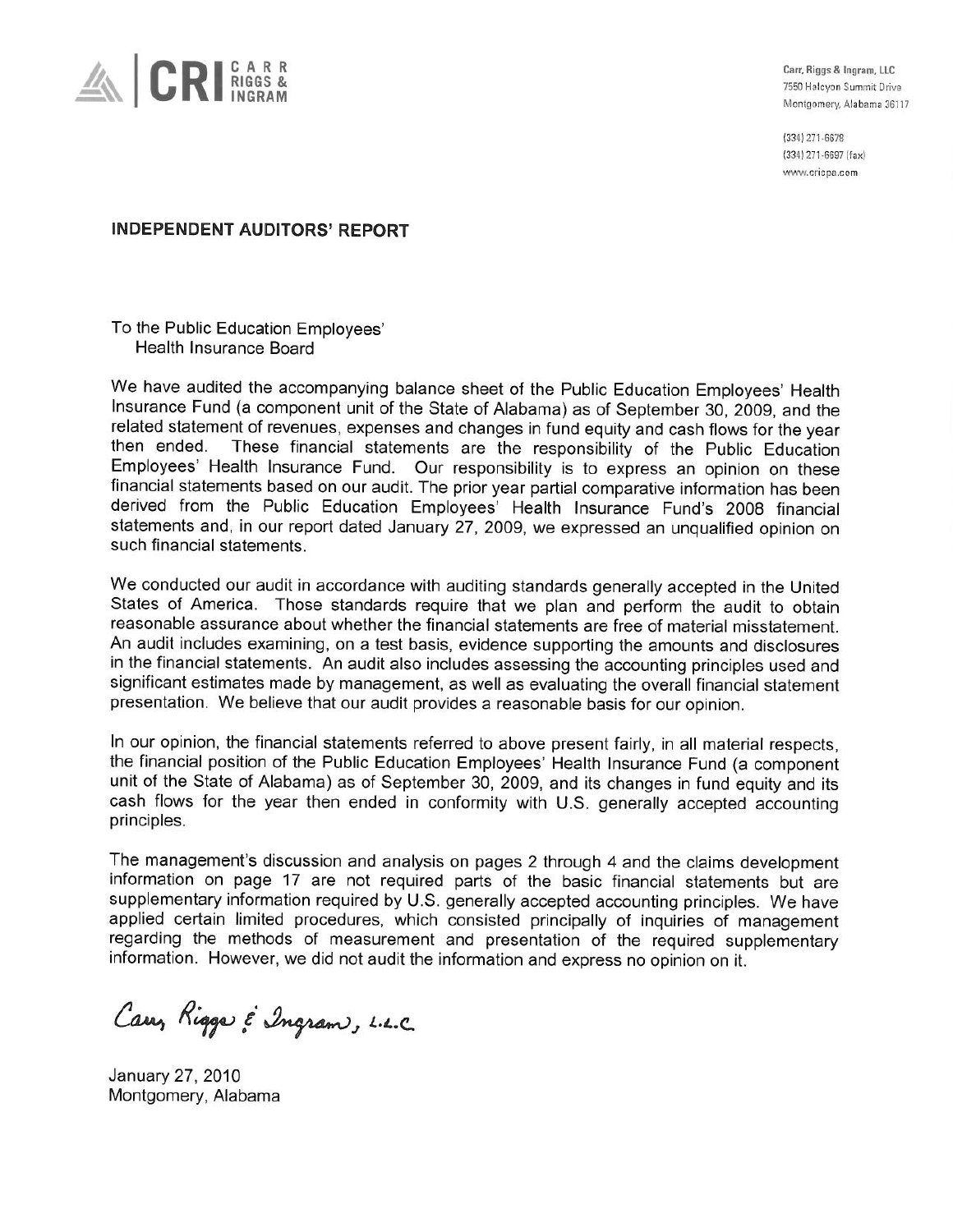# **PUBLIC EDUCATION EMPLOYEES' HEALTH INSURANCE FUND Management's Discussion and Analysis**

The Public Education Employees' Health Insurance Fund (PEEHIF) is a health insurance plan for active and retired employees' of state educational institutions. The contributions and benefit payments related to retirees that are processed through the PEEHIF are segregated from the PEEHIF and reported as part of the Alabama Retired Education Employees' Health Care Trust (Trust). In previous years, the financial report included active and retiree financial information. The following discussion provides an overview of the financial position and results of operation for the PEEHIF as of and for the year ended September 30, 2009, respectively. For more detailed information, please refer to the financial statements, including the Notes to the Financial Statements and the Required Supplementary Information.

#### **Financial Statements and Required Supplementary Information**

The financial statements include the Balance Sheet, Statement of Revenues, Expenses and Changes in Fund Equity and the Statement of Cash Flows. The Notes to the Financial Statements are considered an integral part of the financial statements. The financial statements are prepared using the economic resources measurement focus and accrual basis of accounting. Revenues are recognized when earned and expenses are recognized when incurred, regardless of when cash is received or expended. Investments are reported at fair value.

Balance Sheet – Includes all assets and liabilities of the PEEHIF and provides a snapshot of the financial position of the PEEHIF as of the end of the fiscal year. Assets equal liabilities plus fund equity.

Statement of Revenues, Expenses, and Changes in Fund Equity – Reports all revenues and expenses of the PEEHIF for the fiscal year. Revenues include premiums, changes in the fair value of investments, and interest income. Expenses are principally made up of claims. Revenues minus expenses provide the income/ (loss) for the fiscal year. Income/(loss) plus the beginning fund equity provides the fund equity at fiscal yearend.

Cash Flow Statement – Provides information about the cash receipts and cash payments of the PEEHIF during the year. The cash flow statement is divided into three sections – operating, investing, and noncapital financing activities. Also, a reconciliation of operating income to net cash provided by operating activities is presented. The PEEHIF had no activities related to capital and related financing during the fiscal year. The PEEHIF cash flow statement was prepared using the direct method, as required by GASB Statement Number 34. Under the direct method, major classes of receipts and payments are displayed. The net change in cash during the year plus the cash at the beginning of the year equals the cash at the end of the year.

The Notes to the Financial Statements include a description of the organization, a summary of significant accounting policies, a description of contract administrators including the methods in which fees are determined, credit risk disclosures for cash and investments, concentration of investments disclosures, disclosures concerning unpaid claims liabilities, Other Postemployment Benefits and pension plan disclosures.

The Required Supplementary Information following the Notes to the Financial Statements provides information pertaining to claims development. A table is used to illustrate the ten-year historical trend information on how PEEHIF's earned revenues and interest income compare to related costs of claims and other expenses assumed by PEEHIF as of the year-end.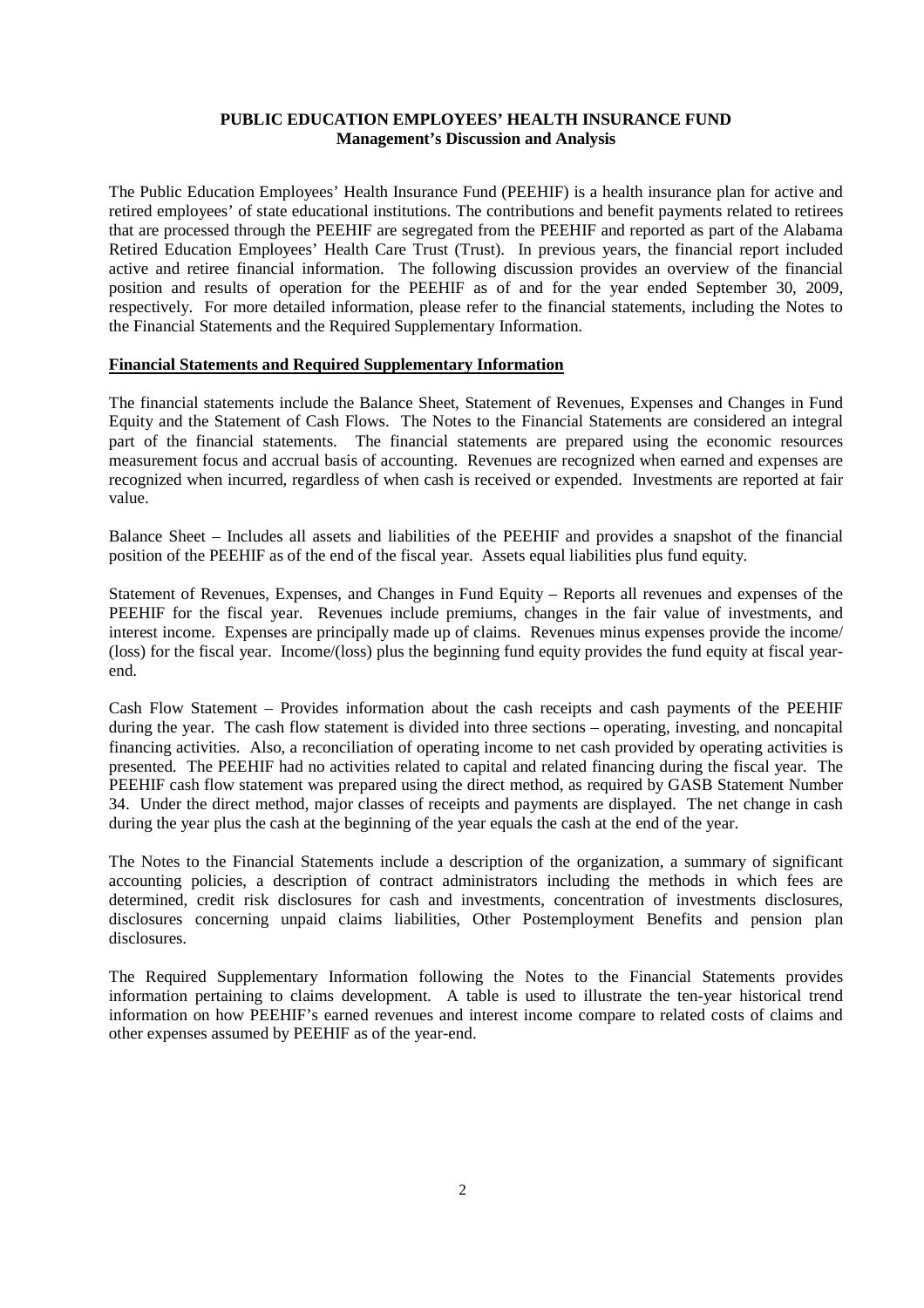# **PUBLIC EDUCATION EMPLOYEES' HEALTH INSURANCE FUND Management's Discussion and Analysis**

# **Comparative Summary Statements**

# **Summary Comparative Balance Sheet**

**As of September 30, 2009 and2008**

(Amounts in Thousands)

|                                          |      |         |      |        |     |          | % Increase |
|------------------------------------------|------|---------|------|--------|-----|----------|------------|
|                                          | 2009 |         | 2008 |        |     | Variance | (Decrease) |
| <b>Assets</b>                            |      |         |      |        |     |          |            |
| Cash                                     | \$   | 4,099   | -\$  | 3,184  | -S  | 915      | 28.74      |
| Receivables                              |      | 7,821   |      | 7,995  |     | (174)    | (2.18)     |
| <b>Investments</b>                       |      | 105,607 |      | 73,716 |     | 31,891   | 43.26      |
| Deposits with Claims-Paying Agent        |      | 6,597   |      | 1,425  |     | 5,172    | 362.95     |
| <b>Total Assets</b>                      | \$   | 124,124 | \$   | 86,320 | \$  | 37,804   | 43.80      |
| <b>Liabilities</b>                       |      |         |      |        |     |          |            |
| Payables                                 | \$   | 26,654  | - \$ | 22,821 | \$. | 3,833    | 16.80      |
| Claims Incurred but not Reported         |      | 52,631  |      | 47,619 |     | 5,012    | 10.53      |
| <b>Total Liabilities</b>                 |      | 79,285  |      | 70,440 |     | 8,845    | 12.56      |
| Fund Equity - unrestricted               |      | 44,839  |      | 15,880 |     | 28,959   | 182.36     |
| <b>Total Liabilities and Fund Equity</b> | \$   | 124,124 | \$   | 86,320 | \$  | 37,804   | 43.80      |

# **Summary Comparative Statement of Revenues, Expenses, and Changes in Fund Equity For the Fiscal Years Ended September 30, 2009 and 2008**

(Amounts in Thousands)

**%Increase**

|                                             | 2009 |         | 2008          | Variance        | л шыская<br>(Decrease) |  |
|---------------------------------------------|------|---------|---------------|-----------------|------------------------|--|
| <b>Operating Revenues</b>                   |      |         |               |                 |                        |  |
| Premiums                                    | \$   | 804,658 | \$<br>863,917 | -\$<br>(59,259) | (6.86)                 |  |
| Interest Income                             |      | 2,056   | 6,443         | (4,387)         | (68.09)                |  |
| Net (Decrease) in Fair Value of Investments |      | (23)    | (30)          |                 | 23.33                  |  |
| <b>Total Operating Revenues</b>             |      | 806,691 | 870,330       | (63, 639)       | (7.31)                 |  |
| <b>Operating Expenses</b>                   |      |         |               |                 |                        |  |
| Claims                                      |      | 775,166 | 699,529       | 75,637          | 10.81                  |  |
| Administrative                              |      | 2,566   | 2,731         | (165)           | (6.04)                 |  |
| <b>Total Operating Expenses</b>             |      | 777,732 | 702,260       | 75,472          | 10.75                  |  |
| Operating Income                            |      | 28,959  | 168,070       | (139, 111)      | (82.77)                |  |
| Transfer to Retiree Trust Fund              |      |         | (204, 226)    | 204,226         | 100.00                 |  |
| Fund Equity - Beginning of Year             |      | 15,880  | 52,036        | (36, 156)       | (69.48)                |  |
| <b>Fund Equity - End of Year</b>            |      | 44,839  | \$<br>15,880  | 28,959<br>\$    | 182.36                 |  |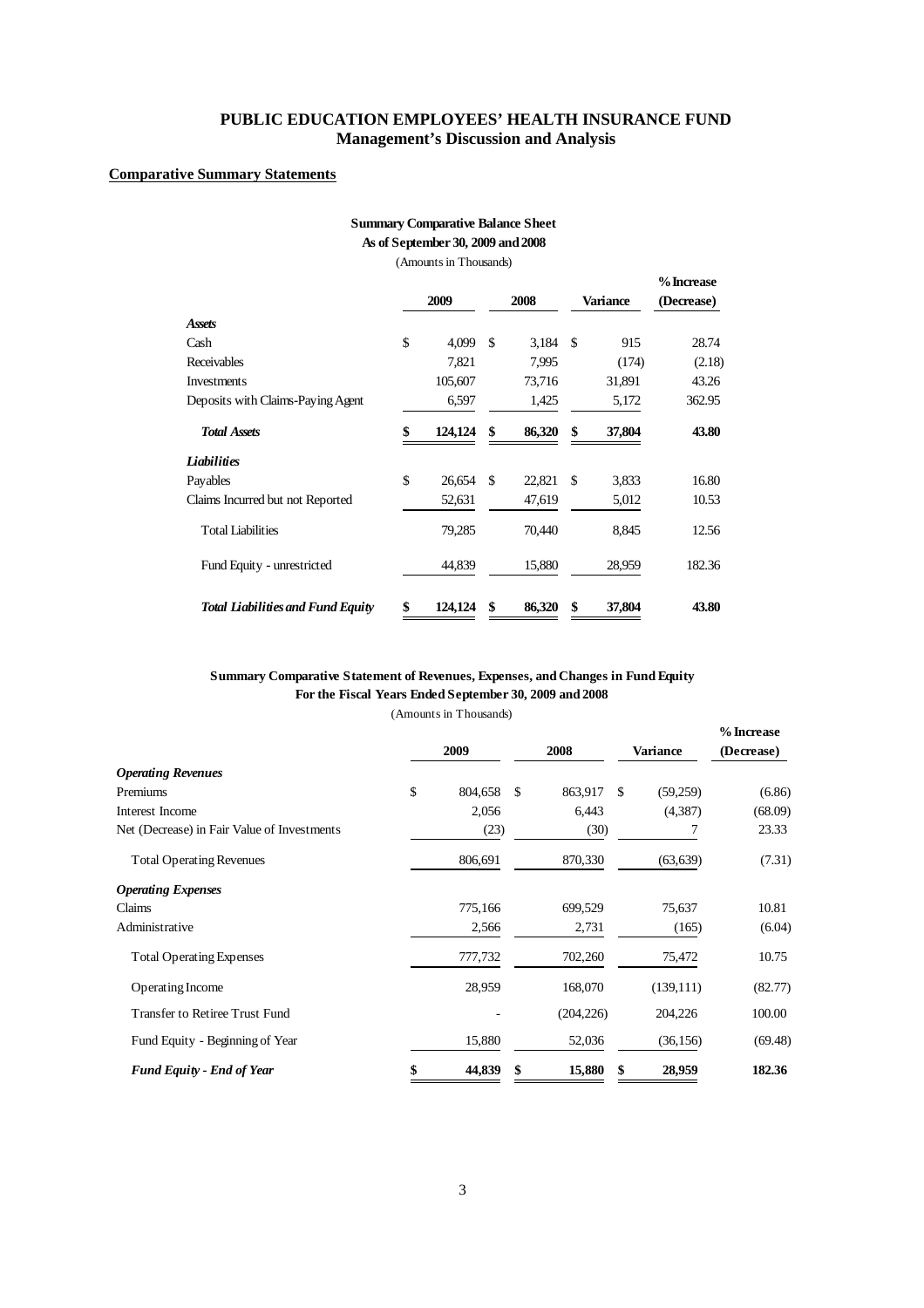# **PUBLIC EDUCATION EMPLOYEES' HEALTH INSURANCE FUND Management's Discussion and Analysis**

# **Financial Analysis**

- Investments increased as a result of not transferring excess reserves to the Alabama Retired Education Employees' Health Care Trust (Trust).
- Interest Income decreased as a result of decreased return on short-term investments.
- Claims expense increased due to an increase in the number of covered lives and medical cost trend of approximately 10%.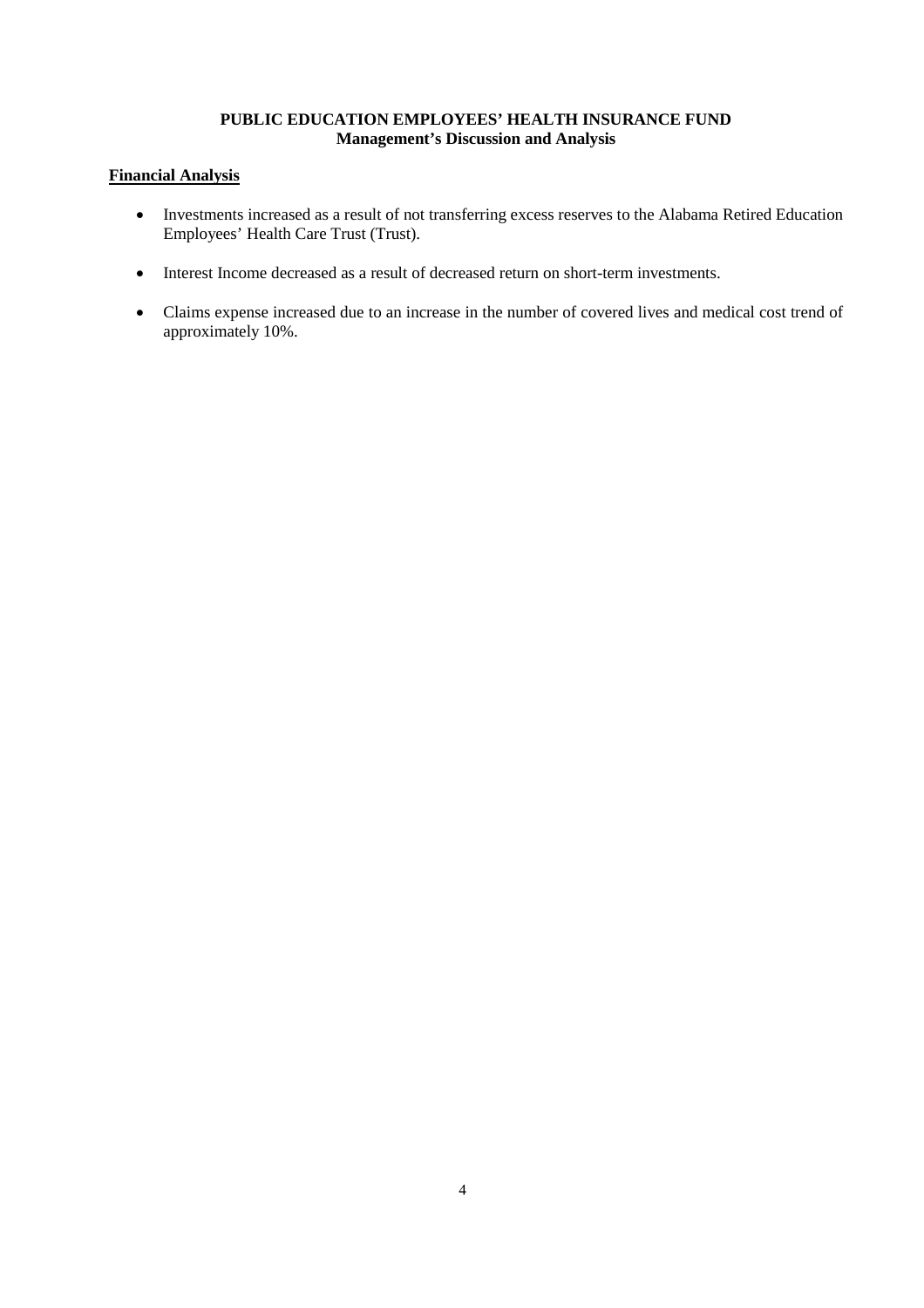# **PUBLIC EDUCATION EMPLOYEES' HEALTH INSURANCE FUND BALANCE SHEET September 30, 2009 with comparative amounts shown for 2008**

(Amounts in Thousands)

|                                                       |    | 2008    |    |        |
|-------------------------------------------------------|----|---------|----|--------|
| <b>Assets</b>                                         |    |         |    |        |
| Cash (Note 1)                                         | \$ | 4,099   | \$ | 3,184  |
| Receivables                                           |    |         |    |        |
| Premiums                                              |    | 1,477   |    | 2,162  |
| Rebates - Prescription Drug Plan Manufacturer Rebates |    | 6,327   |    | 5,730  |
| Interest                                              |    | 17      |    | 103    |
| <b>Total Receivables</b>                              |    | 7,821   |    | 7,995  |
| Deposit with Claims-Paying Agent                      |    | 6,597   |    | 1,425  |
| Investments, at Fair Value (Note 3)                   |    | 105,607 |    | 73,716 |
| <b>Total Assets</b>                                   | \$ | 124,124 | \$ | 86,320 |
| <b>Liabilities</b>                                    |    |         |    |        |
| <b>Accounts Payable</b>                               | \$ | 25      | \$ | 170    |
| <b>Employee Benefits Payable</b>                      |    | 470     |    | 483    |
| Other Postemployment Benefits (Note 5)                |    | 243     |    | 193    |
| Reported Claims Payable (Note 4)                      |    | 25,916  |    | 21,975 |
| Claims Incurred but not Reported (Note 4)             |    | 52,631  |    | 47,619 |
| <b>Total Liabilities</b>                              |    | 79,285  |    | 70,440 |
| <b>Fund Equity - unrestricted</b>                     |    | 44,839  |    | 15,880 |
| <b>Total Liabilities and Fund Equity</b>              | \$ | 124,124 | \$ | 86,320 |

See accompanying Notes to the Financial Statements.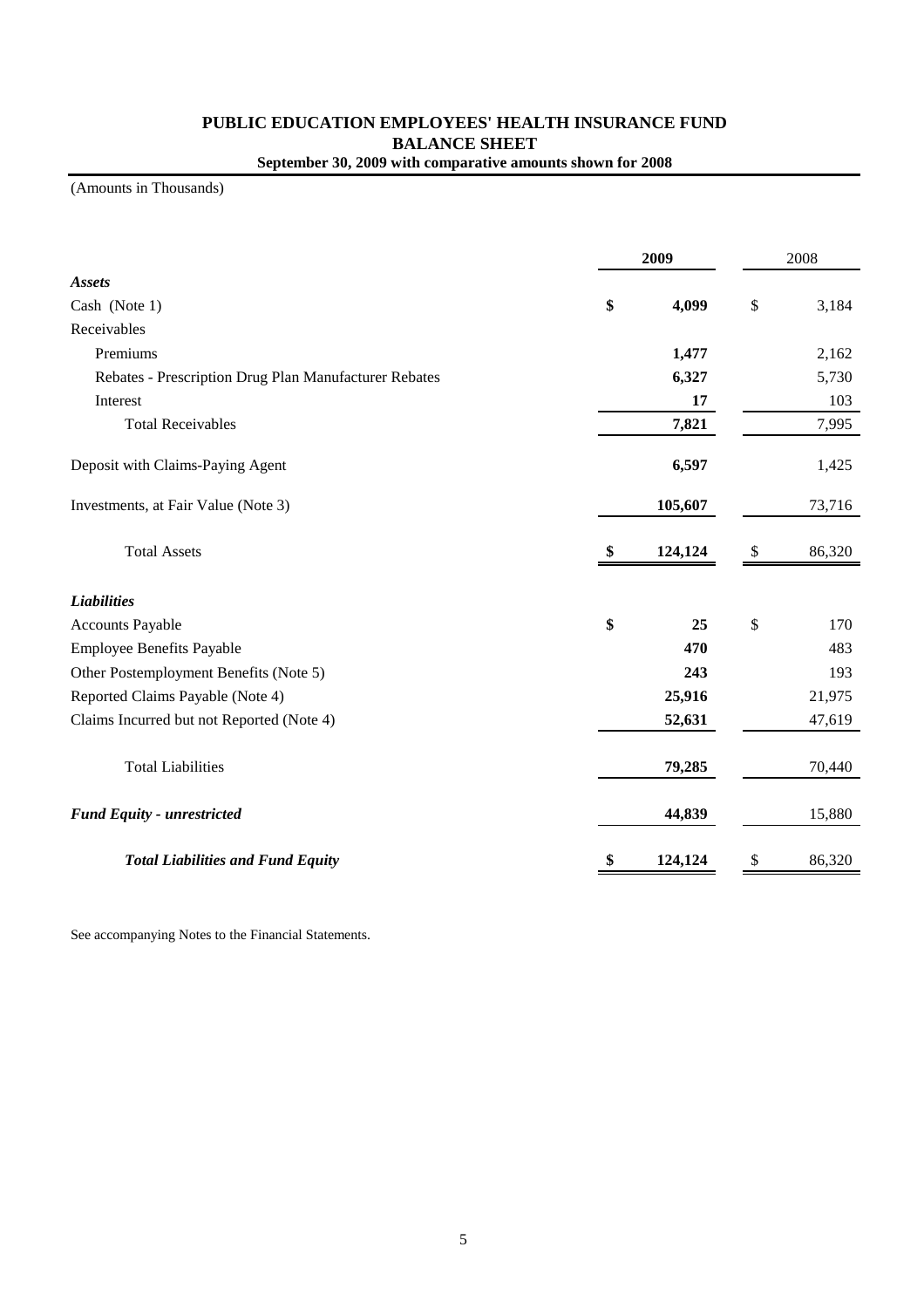# **PUBLIC EDUCATION EMPLOYEES' HEALTH INSURANCE FUND STATEMENT OF REVENUES, EXPENSES AND CHANGES IN FUND EQUITY For the Fiscal Year Ended September 30, 2009 with comparative amounts shown for 2008**

(Amounts in Thousands)

|                                           | 2009 |         |    | 2008       |  |  |
|-------------------------------------------|------|---------|----|------------|--|--|
| <b>Operating Revenue</b>                  |      |         |    |            |  |  |
| Premiums                                  | \$   | 804,658 | \$ | 863,917    |  |  |
| <b>Operating Expenses</b>                 |      |         |    |            |  |  |
| Claims (Notes 2 and 4)                    |      | 775,166 |    | 699,529    |  |  |
| Administrative                            |      | 2,566   |    | 2,731      |  |  |
| <b>Total Operating Expenses</b>           |      | 777,732 |    | 702,260    |  |  |
| Operating Income                          |      | 26,926  |    | 161,657    |  |  |
| <b>Investment Revenues</b>                |      |         |    |            |  |  |
| <b>Interest Income</b>                    |      | 2,056   |    | 6,443      |  |  |
| Net Decrease in Fair Value of Investments |      | (23)    |    | (30)       |  |  |
| <b>Total Investment Revenues</b>          |      | 2,033   |    | 6,413      |  |  |
| <b>Total Income</b>                       |      | 28,959  |    | 168,070    |  |  |
| <b>Transfer to Retiree Trust Fund</b>     |      |         |    | (204, 226) |  |  |
| <b>Fund Equity</b>                        |      |         |    |            |  |  |
| Beginning of Year                         |      | 15,880  |    | 52,036     |  |  |
| End of Year                               |      | 44,839  | \$ | 15,880     |  |  |

See accompanying Notes to the Financial Statements.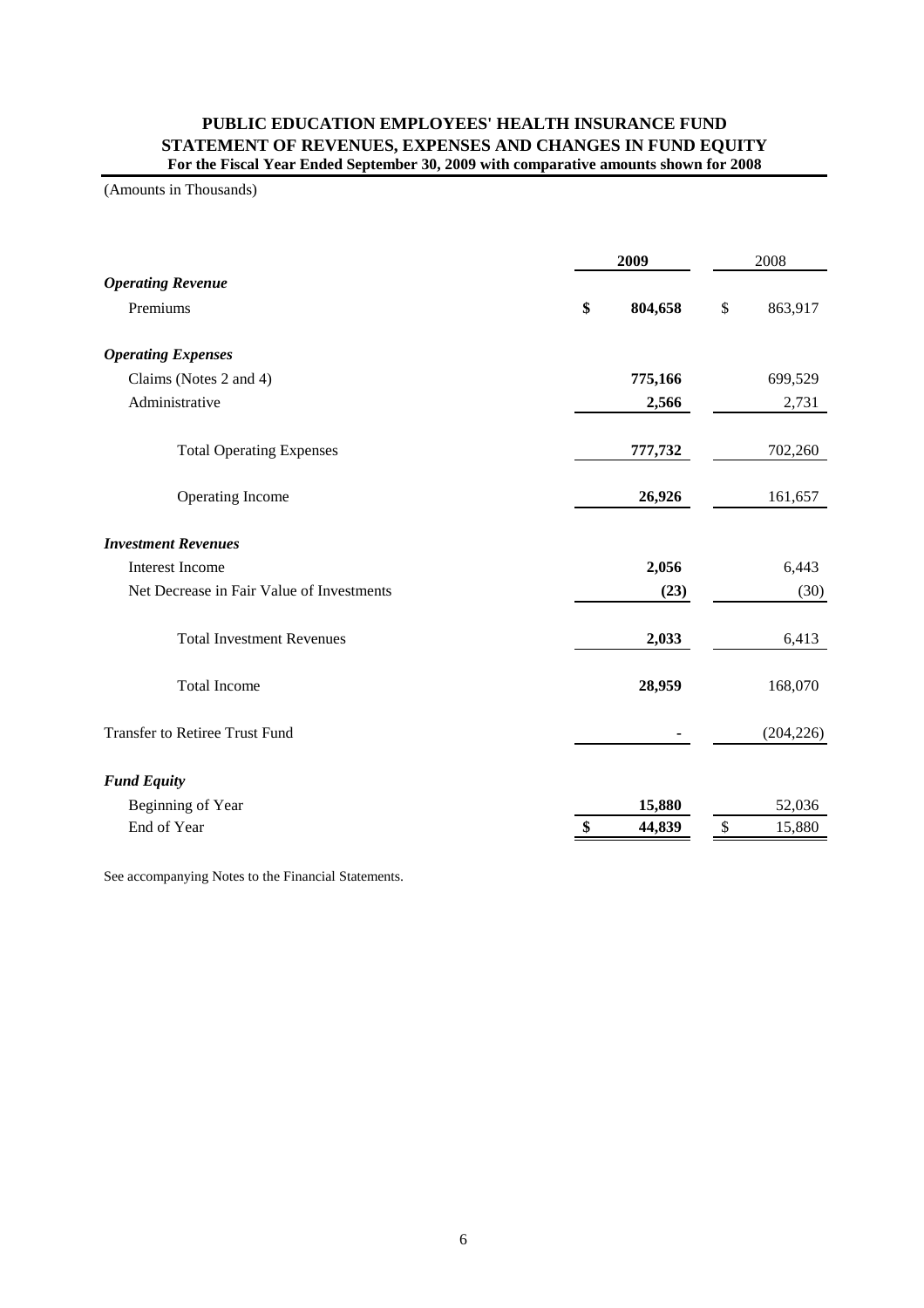# **PUBLIC EDUCATION EMPLOYEES' HEALTH INSURANCE FUND STATEMENT OF CASH FLOWS**

**For the Fiscal Year Ended September 30, 2009 with comparative amounts shown for 2008**

|                                                  | 2009           | 2008          |  |  |
|--------------------------------------------------|----------------|---------------|--|--|
| <b>Cash Flows From Operating Activities</b>      |                |               |  |  |
| Receipts from Participants                       | \$<br>805,343  | \$<br>863,570 |  |  |
| Payments to Suppliers                            | (531)          | (343)         |  |  |
| Payments to Employees                            | (2, 143)       | (2,018)       |  |  |
| Claims Paid                                      | (771, 982)     | (681, 618)    |  |  |
| Net Cash Provided by Operating Activities        | 30,687         | 179,591       |  |  |
| <b>Cash Flows from Investing Activities</b>      |                |               |  |  |
| Interest from Investments                        | 2,142          | 6,903         |  |  |
| Purchases of Investments                         | (3,335,036)    | (3,814,128)   |  |  |
| Sales and Maturities of Investments              | 3,303,122      | 3,832,836     |  |  |
| Net Cash Provided/Used by Investing Activities   | (29, 772)      | 25,611        |  |  |
| <b>Cash Flows from Investing Activities</b>      |                |               |  |  |
| Transfer to Retiree Trust Fund                   |                | (204, 226)    |  |  |
| Net Increase in Cash                             | 915            | 976           |  |  |
| Cash at Beginning of Year                        | 3,184          | 2,208         |  |  |
| <b>Cash at End of Year</b>                       | \$<br>4,099    | 3,184         |  |  |
| Reconciliation of Operating Income to Net Cash   |                |               |  |  |
| <b>Provided by Operating Activities</b>          |                |               |  |  |
| Operating Income                                 | \$<br>26,926   | \$<br>168,070 |  |  |
| Adjustments to Reconcile Operating Income        |                |               |  |  |
| to Net Cash Provided by Operating Activities:    |                |               |  |  |
| Interest Income                                  | (2,056)        | (6, 443)      |  |  |
| Net Decrease in Fair Value of Investments        | 23             | 30            |  |  |
| (Increase)/Decrease in Assets:                   |                |               |  |  |
| Premium Receivable                               | 685            | (347)         |  |  |
| Rebates Receivable                               | (597)          | 3             |  |  |
| Deposit with Claims Paying Agent                 | (5,172)        | (718)         |  |  |
| Increase/(Decrease) in Liabilities:              |                |               |  |  |
| <b>Accounts Payable</b>                          | (145)          | 154           |  |  |
| Employee Benefits Payable                        | (13)           | 23            |  |  |
| Other Postemployment Benefits                    | 50             | 193           |  |  |
| Reported Claims Payable                          | 3,941          | 6,583         |  |  |
| Claims Incurred but not Reported                 | 5,012          | 12,043        |  |  |
| Net Cash Provided by Operating Activities        | \$<br>28,654   | \$<br>179,591 |  |  |
| <b>Noncash Investing Activities</b>              |                |               |  |  |
| Unrealized Increase in Fair Value of Investments | $\overline{a}$ | \$<br>23      |  |  |
| Decrease in Interest Receivable                  | \$<br>(86)     | (460)         |  |  |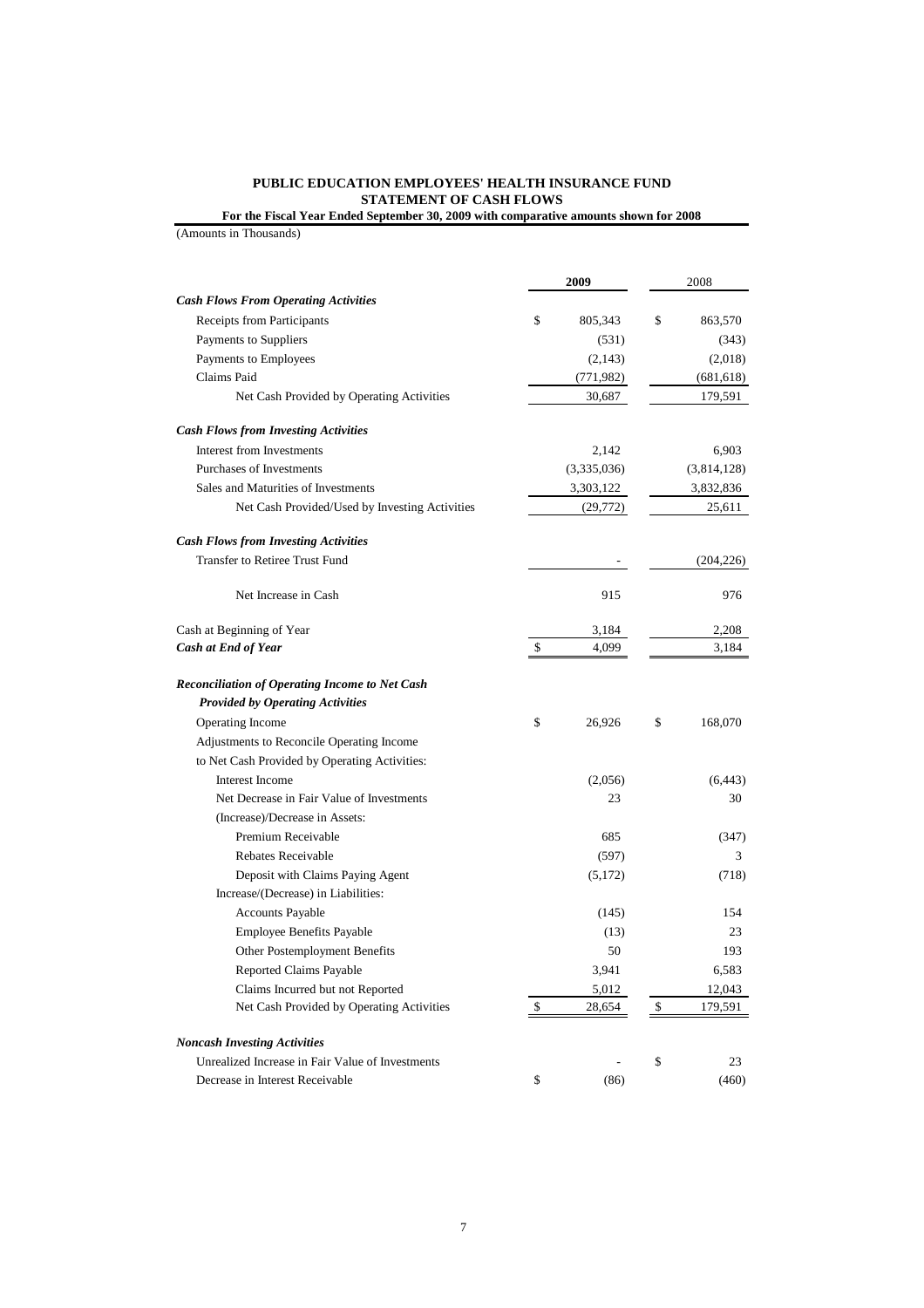# **1) Organization and Summary of Significant Accounting Policies**

#### **A. General**

The Public Education Employees' Health Insurance Fund (PEEHIF) was established in 1983 under the provisions of Act 83-455 of the Alabama Legislature to provide a uniform plan of health insurance for employees and retired employees of state educational institutions which provide instruction at any combination of grades K-14 (collectively eligible employees), and to provide a method for funding the benefits related to the plan. The four-year universities are eligible and may elect to participate in the plan. At this time, Jacksonville State is the only university that has elected to participate in the plan. Responsibility for the establishment of the health insurance plan and its general administration and operations is vested in the Public Education Employees' Health Insurance Board (PEEHIB). In accordance with the Governmental Accounting Standards Board (GASB), the PEEHIF is considered a component unit of the State of Alabama (State) and is included in the State's *Comprehensive Annual Financial Report*.

In order to comply with the reporting requirements as set out in GASB Statement 43, *Financial Reporting for Postemployment Benefit Plans Other Than Pension Plans*, the contributions (employer, plan member and Medicare Part D Retiree Drug Subsidy) and benefit payments related to retirees that are processed through the PEEHIF are segregated from the PEEHIF and reported as part of the Alabama Retired Education Employees' Health Care Trust (Trust).

The Public Education Employees' Health Insurance Plan (PEEHIP) offers a basic hospital/medical plan that provides basic medical coverage for up to 365 days of care during each hospital confinement. The basic hospital/medical plan also provides for physicians' benefits, outpatient care, prescription drugs, and mental health benefits. Major medical benefits under the basic hospital/medical plan are subject to a lifetime contract maximum of \$1,000,000 for each covered individual.

Also available through the PEEHIP is an option to enroll in a health maintenance organization (HMO) in lieu of the basic hospital/medical plan. The HMO generally provides the same coverage as the basic hospital/medical plan.

Optional plans which may be selected in addition to or in lieu of the basic hospital/medical plan or HMO include: Hospital Indemnity, Cancer, Dental, and Vision. The Hospital Indemnity Plan provides a per day benefit for hospital confinement, maternity, intensive care, cancer and convalescent care. The Cancer Plan provides a per day benefit for each hospital confinement related to cancer only. The Dental Plan covers diagnostic and preventive services as well as basic and major services based on reasonable and customary charges up to \$1,000 per year per person with dependent coverage (\$1,250 per year per person with employee coverage only). The Vision Plan covers annual eye examinations as well as the cost of either eyeglasses or contact lenses.

The State contributes a specified amount (the employer rate) monthly to each respective participating school system. Each participating school system must then pay the employer rate to the PEEHIF each month. That rate was \$752 per participant per month for 2009. In addition to the employer payments each month, the employee pays certain premium amounts. Participants should refer to the PEEHIP's contracts for a more complete description of the PEEHIP's provisions. During fiscal year 2003, the Legislature passed Act 2003-473 (effective October 1, 2003) which requires universities that do not participate in PEEHIP to pay the health insurance costs of its retirees to the PEEHIF.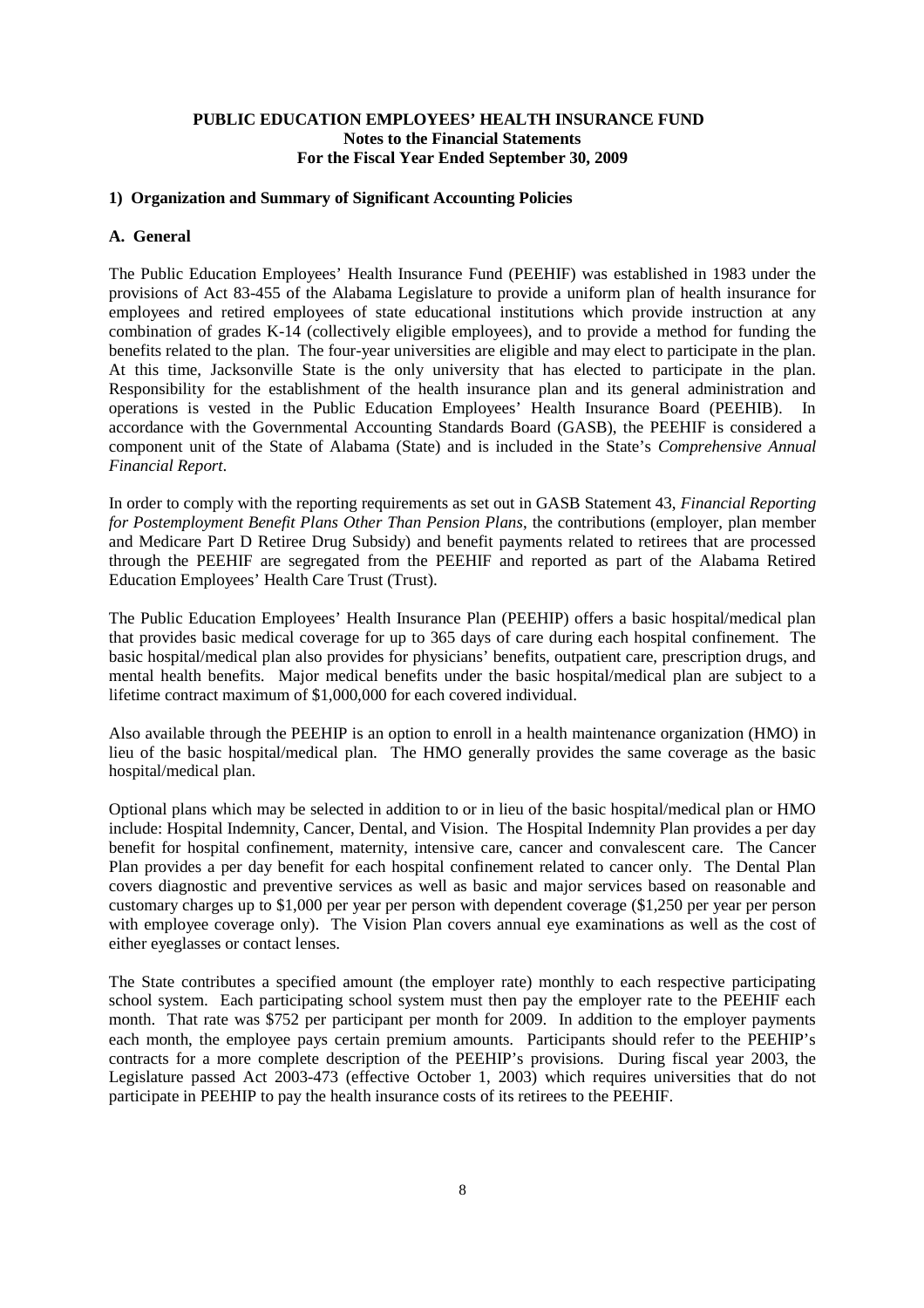#### **A. General, Continued**

The monthly employer premium established by the Legislature in the 2009 Budget was paid in accordance with the recommendation by the PEEHIP management. The recommendation was based on the determination made by the third party actuary.

The Teachers' Retirement System of Alabama (TRS) has been appointed as the administrator of the PEEHIF.

# **B. Basis of Accounting**

The PEEHIF is a proprietary fund that operates under the accrual basis of accounting. The PEEHIF has elected to exercise paragraph 6 of Statement No. 20, "Accounting and Financial Reporting for Proprietary Funds and Other Governmental Entities That Use Proprietary Fund Accounting." Statement 20, paragraph 6, requires that all proprietary activities should apply all applicable GASB pronouncements as well as any Financial Accounting Standards Board (FASB) Statements and Interpretations, Accounting Principles Board (APB) Opinions, and Accounting Research Bulletins (ARBs) of the Committee on Accounting Procedure (CAP) issued on or before November 30, 1989, unless such FASB, APB, and CAP pronouncements conflict with or contradict GASB pronouncements. FASB pronouncements issued after November 30, 1989, even if they modify an applicable FASB, APB, or CAP pronouncement, are not applicable unless adopted by a GASB pronouncement. Subsequent events were evaluated by management through the date the financial statements were issued.

# **C. Cash**

Cash consists of deposits held by the State Treasurer in the PEEHIF's name. Deposits are entirely insured by Federal depository insurance or protected under the Security for Alabama Funds Enhancement (SAFE) Program. The *Code of Alabama 1975* requires all State organizations to participate in the SAFE Program. The SAFE Program is a multiple financial institution collateral pool. The SAFE Program requires all public funds to be deposited in a financial institution designated by the State Treasurer as a qualified public depository. Each qualified public depository is required to pledge collateral in accordance with the rules established by the SAFE Board of Directors. In the event that a qualified public depository defaults or becomes insolvent and the pledged collateral is insufficient to satisfy the claims of public depositors, the *Code of Alabama 1975, Section 41-14A-9(3)* authorizes the State Treasurer to make assessments against the other qualified public depositories in the pool so that there will be no loss of public funds. Cash designated for payment of administrative expenses at September 30, 2009 was \$4,097,868.

# **D. Expense Fund**

During the fiscal year ended September 30, 2009, the PEEHIB designated \$3,600,000 of premiums received to be used for the payment of administrative expenses.

The administrative costs incurred directly for the operation of the PEEHIF are paid from the expense fund. No indirect costs are allocated to the PEEHIF by the TRS.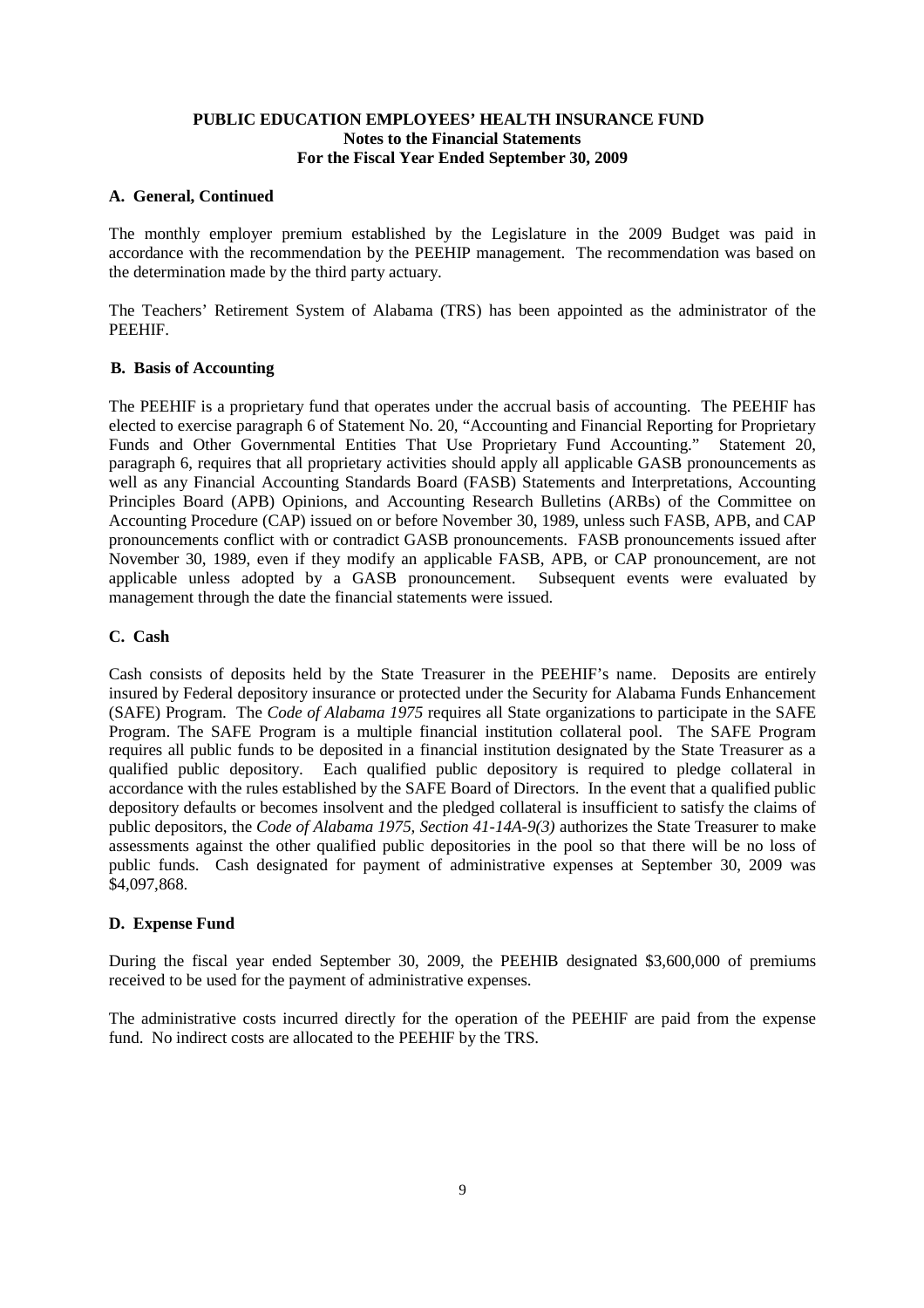#### **E. Investments**

The Board of Control of the PEEHIF has the responsibility and authority to invest and reinvest available funds, through the secretary-treasurer and investment committee, in bonds, mortgage-backed securities, mortgages, common and preferred stock, and other investment vehicles with the care, skill, prudence and diligence under the circumstances then prevailing that a prudent person acting in a like capacity and familiar with such matters would use. All plan assets are carried at fair value except commercial paper which is reported at cost, which approximates fair value. U.S. agency obligations and corporate bonds are reported at the last reported sales price. Generally, private placements are valued based on the selling price of similar investments sold in the open market. In those instances where there are no similar investments sold in the open market, an appraisal is performed to determine the fair value of the private placements.

# **F. Use of Estimates**

The preparation of financial statements in conformity with generally accepted accounting principles requires management to make estimates and assumptions that affect the reported amounts on the financial statements. Actual results may differ from these estimates.

# **G. Premiums**

Premium revenue is recognized in the period in which the related coverage is provided. Premium payments that have not been received by the end of a coverage period are recorded as premium receivable. Likewise, premiums received before the month of coverage are recorded as unearned premiums.

# **H. Medicare Part D**

Medicare Part D reimbursements are the result of PEEHIP continuing prescription drug coverage for Medicare beneficiaries and qualifying for the Medicare Part D subsidy. In order to comply with GASB Statement 43, Medicare Part D reimbursements are now reported in the Alabama Retired Education Employees' Health Care Trust.

# **I. Unpaid Claims Liabilities**

Claims liabilities are established based on the actual cost of claims reported but not settled, and estimates of claims that have been incurred but not reported. Actual claims costs ultimately incurred may vary from estimated claims liabilities should the nature and frequency of actual claims vary from historical claims experience on which the estimates are based. Adjustments to claims liabilities are charged or credited to expense in the periods in which they are made.

Unpaid claims liabilities are material estimates that are particularly susceptible to changes in the near term. Management believes the liabilities established for unpaid claims at September 30, 2009 are adequate to cover the ultimate net cost of claims, but the liabilities are necessarily based on estimates and accordingly, the amount ultimately paid will be more or less than such estimates.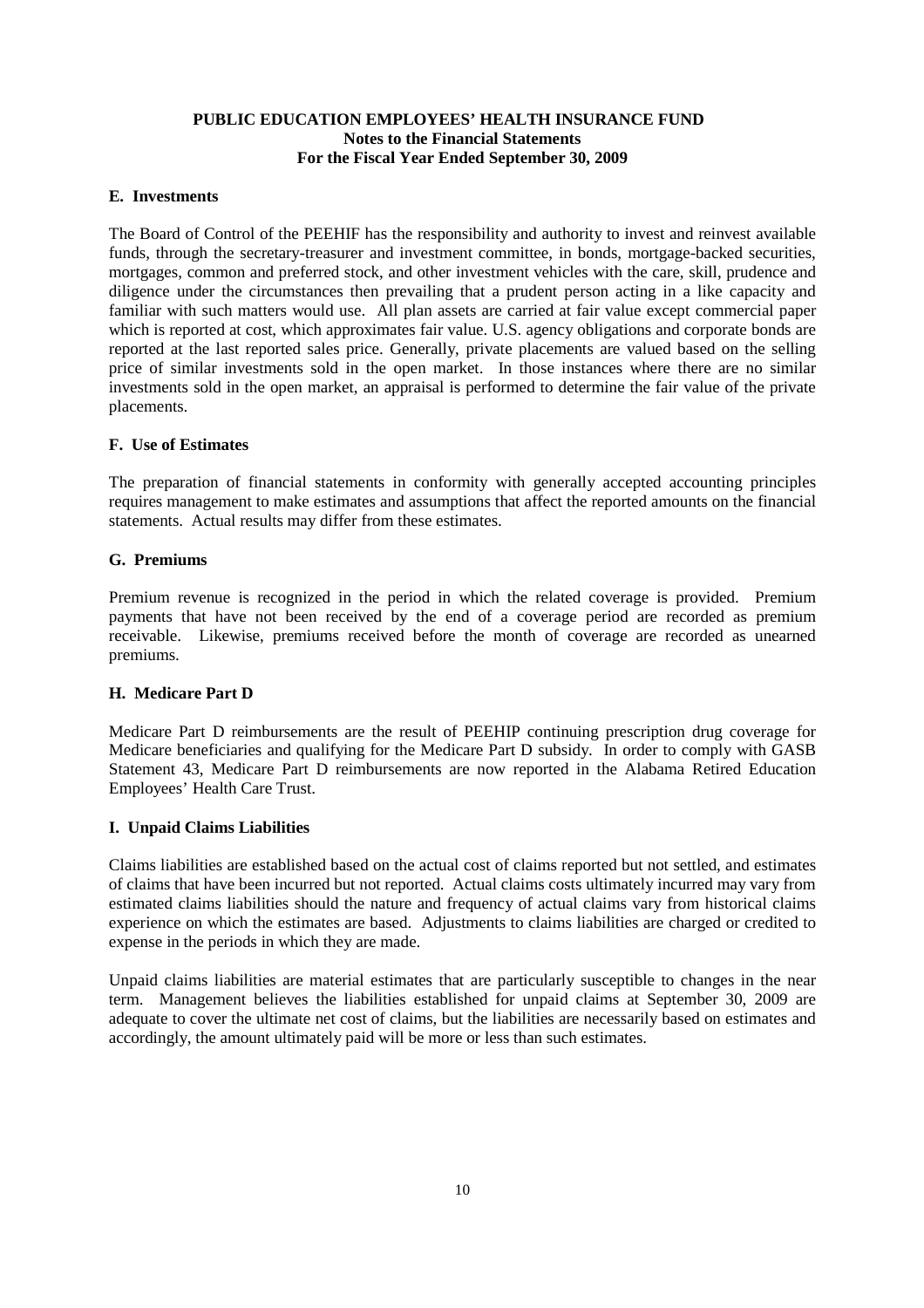#### **J. Employee Benefits**

The PEEHIF records a liability and charge to expense for all compensated absences attributable to services already rendered and that are not contingent on specific events outside the control of the employer or employee.

# **K. Equity**

Expense fund equity is allocated for the payment of administrative expenses. Insurance equity is allocated for the payment of insurance benefits. As of September 30, 2009, unrestricted equity was allocated as follows:

(Amounts in Thousands)

| <b>Fund Equity – unrestricted</b> |          |
|-----------------------------------|----------|
| <b>Expense Fund</b>               | \$2,326  |
| Insurance Fund                    | 13.554   |
| <b>Total Fund Equity</b>          | \$15,880 |

# **2) Contract Administrators**

Blue Cross and Blue Shield of Alabama (BCBS), under contract with the PEEHIB, administered medical claims incurred in accordance with the plan. The BCBS administrative fee was \$8.85 per month per contract. The \$8.85 per member per month fee was charged to the PEEHIF.

Blue Cross and Blue Shield of Alabama (BCBS), under contract with the PEEHIB, administered participant requests for reimbursement covered under flexible employee benefit plans. BCBS charged the PEEHIF an administrative fee of \$3.00 per month per contract.

Express Scripts, Inc., under contract with the PEEHIB, administered claims under the prescription drug plan. The Express Scripts administrative fee was \$2.39 per prescription. The \$2.39 per prescription fee was charged to the PEEHIF.

Southland National Corporation (Southland), under contract with the PEEHIB, administered claims under the optional plans. The PEEHIF paid Southland an amount equal to covered charges plus processing fees. The processing fees per month per contract were \$.75 for Group Hospital Indemnity, \$.61 for Group Cancer, \$1.08 for Group Vision, and \$1.40 for Group Dental.

# **3) Investments**

# **A. Investment Risks**

Investments are subject to certain types of risks, including interest rate risk, custodial credit risk, credit quality risk, and foreign currency risk. The following describes those risks:

Interest Rate Risk – The fair value of fixed-maturity investments fluctuate in response to changes in market interest rates. Increases in prevailing interest rates generally translate into decreases in fair value of those instruments. The fair value of interest sensitive instruments may also be affected by the creditworthiness of the issuer, prepayment options, relative values of alternative investments, and other general market conditions. Certain fixed maturity investments have call provisions that could result in shorter maturity periods. However, the Fund's intent is to hold all fixed maturity investments until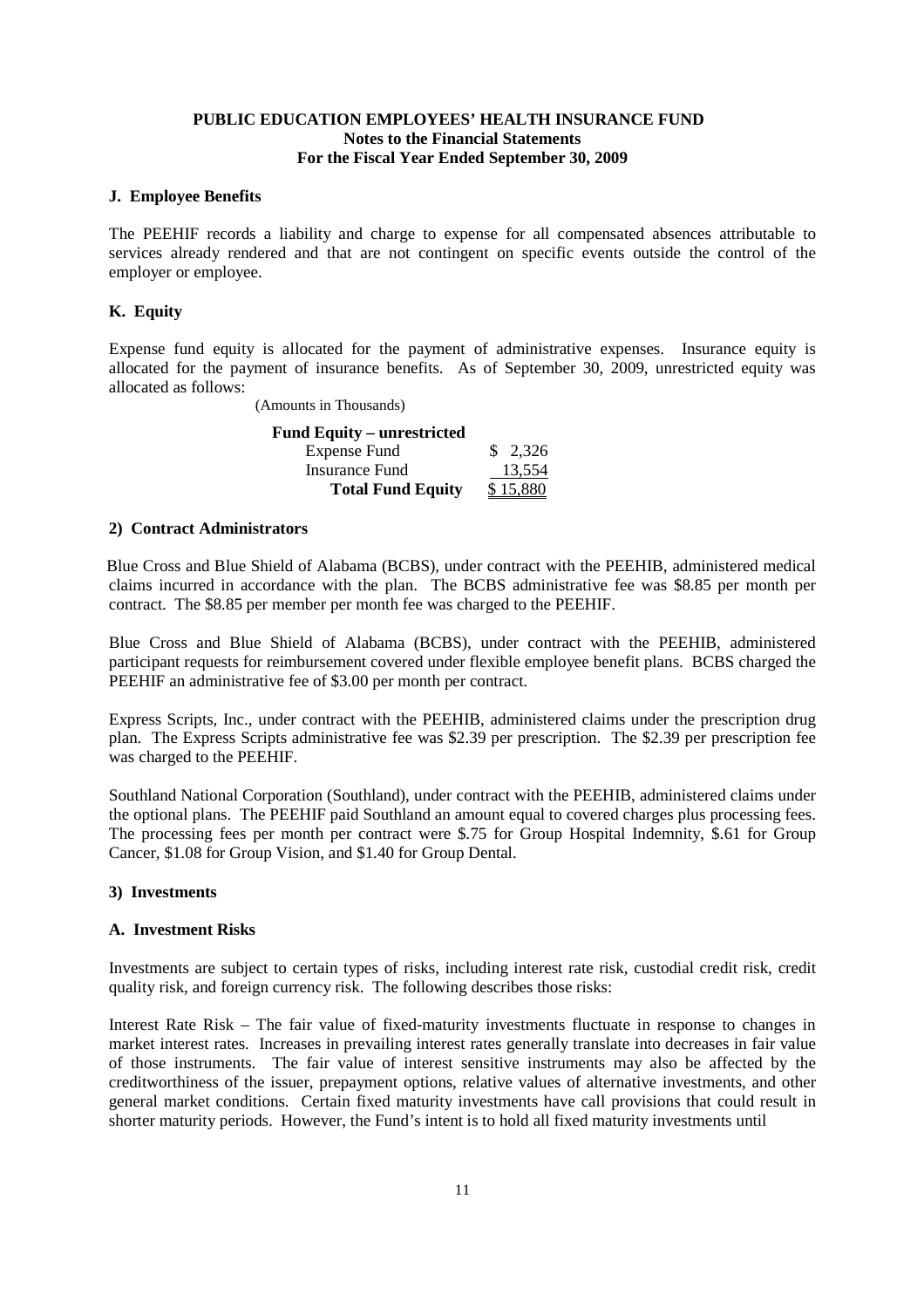# **A. Investment Risks, Continued**

maturity, and as such, fixed maturity investments are classified in the following tables as if they will be held to maturity.

Custodial Credit Risk – For an investment, custodial credit risk is the risk that an entity will not be able to recover the value of its investments or collateral securities that are in the possession of an outside party if the counterparty fails. The PEEHIF's custodial credit risk policy requires the custodial agent to hold or direct its agents or subcustodians to hold, for the account of the PEEHIF all securities and other non-cash property other than securities in the Federal Reserve book-entry system, in a clearing agency which acts as a securities depository, or in another book-entry system. The PEEHIF's safekeeping agent holds all investments of the PEEHIF in the PEEHIF's name.

Credit Quality – Nationally recognized statistical rating organizations provide ratings of debt securities quality based on a variety of factors, such as the financial condition of the issuers, which provide investors with some idea of the issuer's ability to meet its obligations. Domestic fixed-maturity investments may consist of rated or non-rated securities. International fixed-maturity investments may consist of securities with a rating of at least A by one of the principal rating agencies at the time of purchase or acquisition, except that up to 2% of the fair value of the Fund's total portfolio may be invested in obligations of sovereign countries with a rating of BBB or BAA at the time of purchase. The

Fund may hedge against the possible adverse effects of currency fluctuations on the Fund's portfolio of international fixed income obligations when it is considered appropriate. Short-term investments may consist of commercial paper rated at least A-2 and/or P-2, repurchase agreements, short-term U.S. securities, and other money market investments. U.S. government bonds, indexed linked government bonds, and certain government agency securities (Government National Mortgage Association or GNMAs) are explicitly backed by the full faith of the U.S. government and are not considered to have credit risk.

Foreign Currency Risk – The risk that changes in exchange rates will adversely affect the fair value of an investment. In order for an international equity security to be eligible for purchase by the Fund, the issuing company must be incorporated in a country whose debt securities are eligible for purchase as discussed above, and the market value of the aggregate outstanding equity of the issuing company must be at least \$100 million.

Concentration of Credit Risk – The investment policies limit the aggregate amount that can be invested in each class of investments. The asset allocation decisions are determined by the set limits along with the following three factors:

- 1) The actuarial projected liability stream of benefits and their cost
- 2) The perception of the prospective risks and returns of eligible asset classes
- 3) Judgments regarding future economic and financial conditions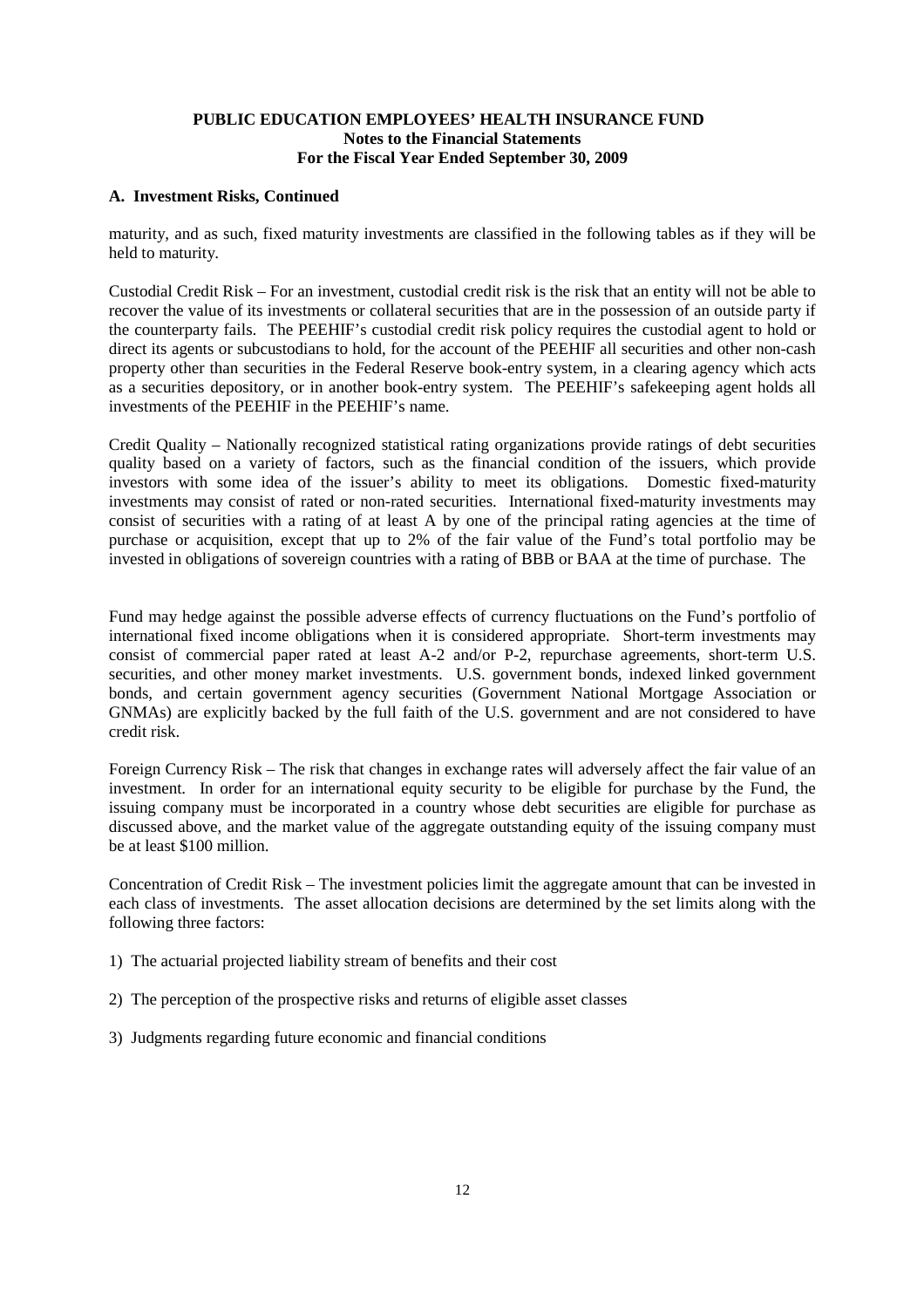#### **A. Investment Risks, Continued**

The policy limits are as follows:

- Domestic Fixed Income Limited to 50% of the market value of the Fund's aggregate portfolio.
- International Fixed Income Limited to 10% of the market value of the Fund's total portfolio.
- Domestic Equity Limited to 65% of the market value of the Fund's aggregate portfolio.
- International Equity The aggregate market value of international equities is limited to 25% of the aggregate market value of the Fund's total portfolio. Also, the Fund may not purchase or hold more than 5% of any class of the outstanding stock of a company.
- Real Estate The suggested limit is 15% of the book value of the Fund's portfolio.
- Alternative Investments (mezzanine financing, LBO's, venture capital, limited partnerships, futures, commodities and derivative investments) – Limited to 10% of the book value of the Fund's aggregate portfolio.
- Short-term Investments Limited to 20% of the market value of the Fund's aggregate portfolio in order to maintain adequate liquidity for payment of member health care benefits.

The following table provides information as of September 30, 2009, concerning the fair value of investments and interest rate risk:

#### **INVES TMENTS**

(Amounts in T housands)

|                           |         | <b>Maturity in Years at Fair Value</b> |                          |                          |                   |         |
|---------------------------|---------|----------------------------------------|--------------------------|--------------------------|-------------------|---------|
|                           | Less    |                                        |                          | More                     | <b>Total Fair</b> |         |
| <b>Type of Investment</b> | Than 1  | $1 - 5$                                | $6 - 10$                 | Than 10                  | Value             | Cost    |
| Commercial Paper          | 88,997  | $\overline{\phantom{0}}$               | $\overline{a}$           | $\sim$                   | 88.997            | 88,997  |
| Money Market Funds        | 16.610  | $\overline{\phantom{a}}$               | $\overline{\phantom{a}}$ | $\overline{\phantom{0}}$ | 16.610            | 16,610  |
| <b>Total Investments</b>  | 105,607 | \$<br>۰                                | ۰                        | $\sim$                   | 105.607           | 105,607 |

The following table provides information as of September 30, 2009, concerning credit risk:

#### **RATINGS OF FIXED MATURITIES**

|                        |   |                   |   |         | Fair Value as a %          |  |  |  |
|------------------------|---|-------------------|---|---------|----------------------------|--|--|--|
|                        |   | Fair              |   |         | of Total Fixed             |  |  |  |
| <b>Moody's Ratings</b> |   | Value             |   | Cost    | <b>Maturity Fair Value</b> |  |  |  |
| $P-1$                  | S | $16.610 \quad$ \$ |   | 16,610  | 15.728                     |  |  |  |
| $P-2$                  |   | 88,997            |   | 88,997  | 84.272                     |  |  |  |
| Totals                 |   | 105,607           | S | 105,607 | 100.000                    |  |  |  |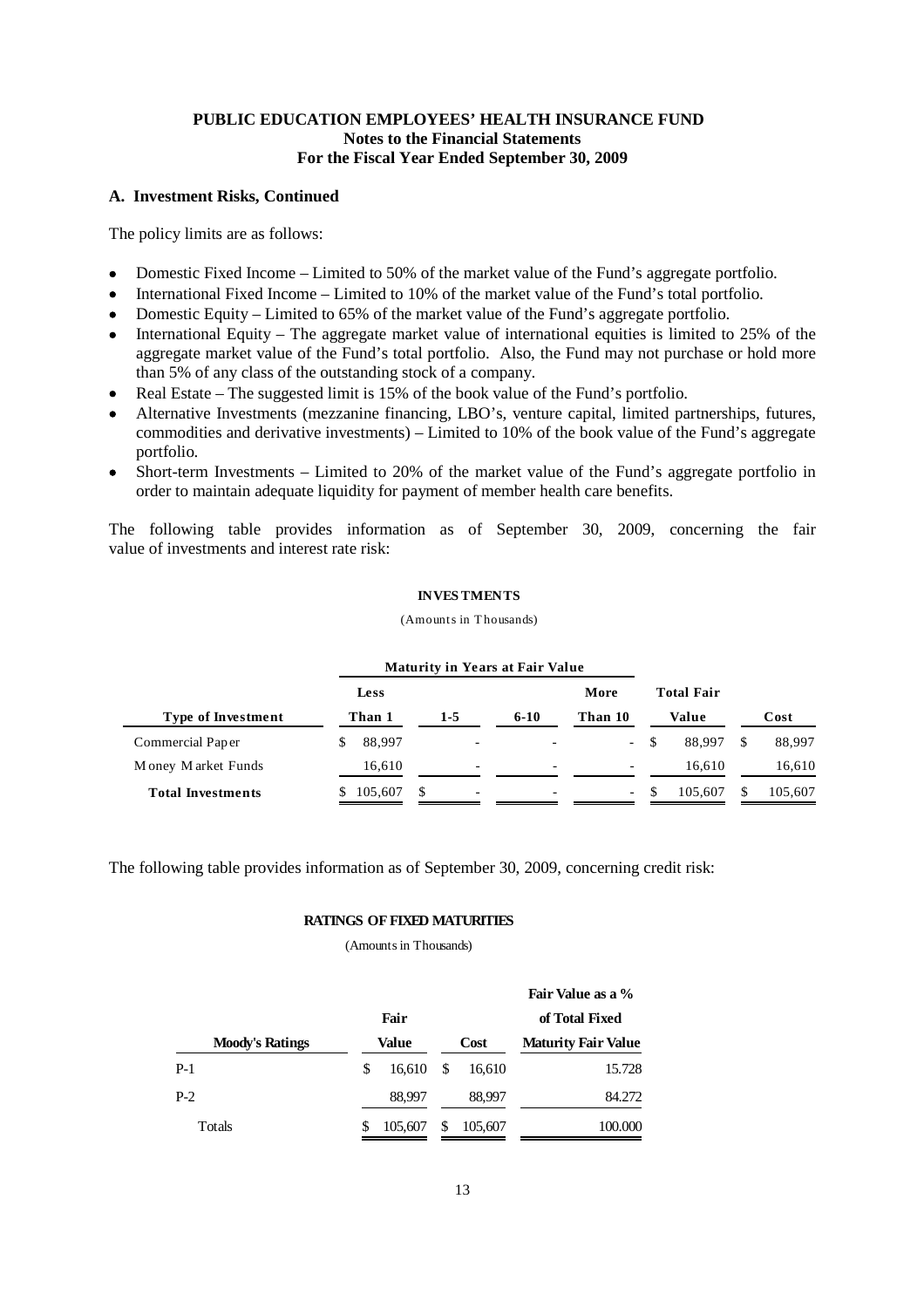#### **B. Concentration of Investments**

As of September 30, 2009, the PEEHIF owned commercial paper of American Electric Power Co., Inc., Avery Dennison Corp., and Transocean, Inc. which represented approximately 18.93%, 11.36%, and 9.47%, respectively, of the total fair value of investments. PEEHIF also owned commercial paper of Hitachi Capital American Corp., Integry's Energy Group, Prudential Funding, Inc., and Vulcan Materials Co. which represented approximately 9.47%, 9.47%, 9.47%, and 6.63%, respectively, of the total fair value of investments as of September 30, 2009.

#### **4)** U**npaid Claims Liabilities**

As discussed in Note 1, the PEEHIF establishes a liability for both reported and unreported insured claims, which includes provisions for both future payments of losses and related claim adjustment expenses. The following represents changes in those aggregate liabilities for the PEEHIF for 2009.

#### **UNPAID CLAIMS LIABILITIES**

(Amounts in Thousands)

| Unpaid Claims and Claim Adjustment Expenses               |    |         |
|-----------------------------------------------------------|----|---------|
| at Beginning of Year                                      | \$ | 69,594  |
| Incurred Claims and Claim Adjustment Expenses:            |    |         |
| Provision for Insured Events of the Current Year          |    | 775,205 |
| Decrease in Provision for Insured Events for              |    |         |
| <b>Prior Years</b>                                        |    | (39)    |
| <b>Total Incurred Claims and Claim Ajustment Expenses</b> |    | 775,166 |
| Payments:                                                 |    |         |
| Claims and Claim Adjustment Expenses                      |    |         |
| Attributable to Insured Events of the Current Year        |    | 696,658 |
| Claims and Claim Adjustment Expenses                      |    |         |
| Attributable to Insured Events of the Prior Years         |    | 69,555  |
| <b>Total Payments</b>                                     |    | 766,213 |
| Total Unpaid Claims and Claim Ajustment                   |    |         |
| Expenses at the End of the Year                           | S  | 78,547  |

#### **5) Other Postemployment Benefits**

The PEEHIF employees and retirees participate in the State Employees' Health Insurance Plan (SEHIP) administered by the State Employees' Health Insurance Board (Board). The State Employees' Insurance Fund (SEIF) was established in 1965 under the provisions of Act 833 of the Legislature to provide health insurance benefits for employees and retired employees of the State of Alabama. In addition, The *Code of Alabama, Section 36-36-1,* established the Alabama Retired State Employees' Health Care Trust) for the purpose of accumulating assets to fund retiree benefits. The Trust is a single-employer plan.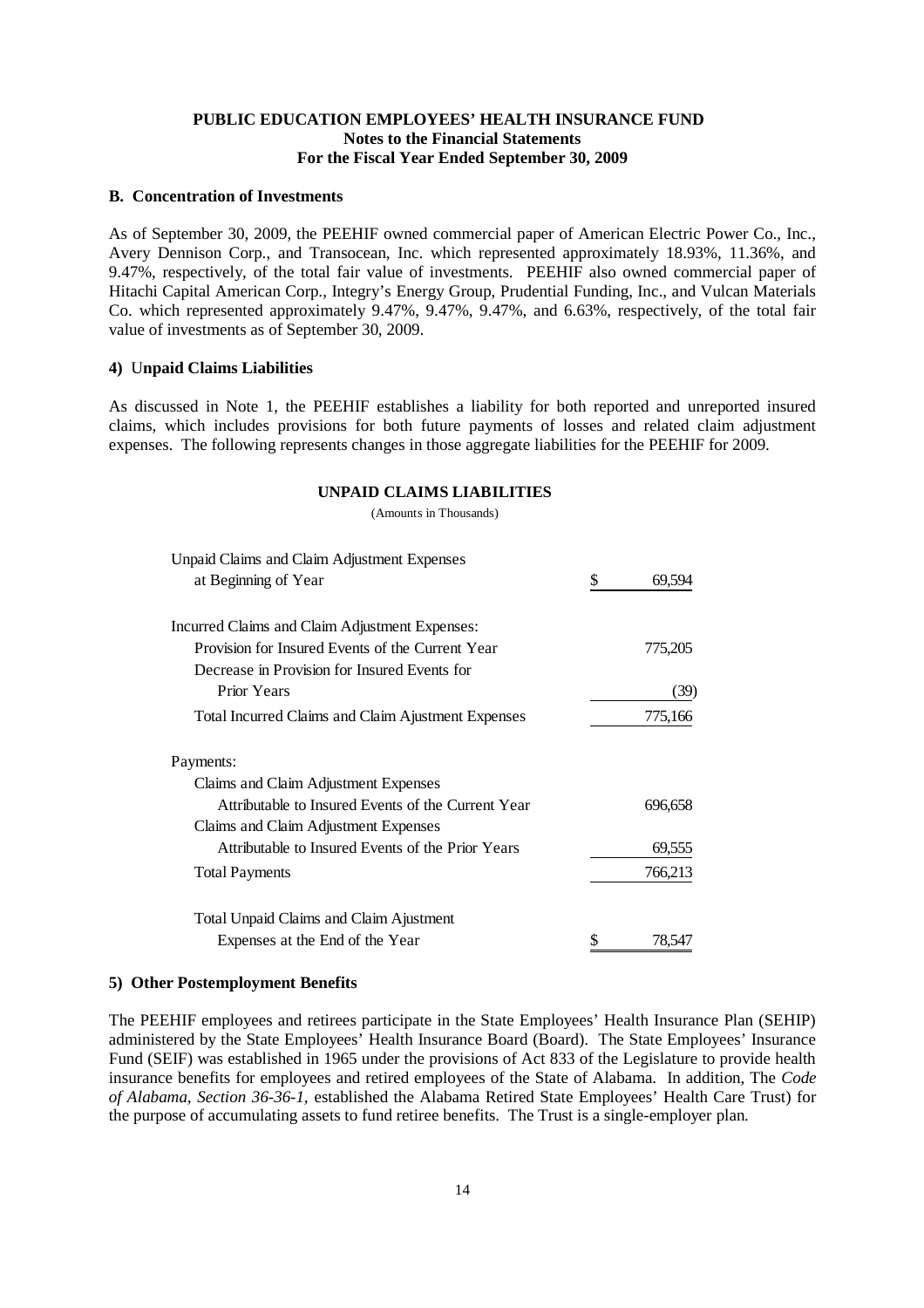# **5) Other Postemployment Benefits, Continued**

The Trust issues financial statements that may be obtained by writing to:

State Employees' Insurance Board P.O. Box 304900 Montgomery, AL 36130

The *Code of Alabama 1975, Section 36-29-7,* authorizes the employer contributions to the plan. Each year, the Legislature sets the premium rate in the annual appropriation bill required to be paid by employers on behalf of each active member.

A portion of the premium is used to assist in funding retiree benefits. The fiscal year 2009 rate was \$775 per active member per month.

The *Code of Alabama, Section 36-29-19.7* authorizes the retiree contributions to the plan. Required monthly contribution rates for FY2009 were as follows:

#### *Required member Rates*

-Individual Coverage/Non-Medicare Eligible - \$171

-Family Coverage/Non-Medicare Eligible Retired Member and Non-Medicare Eligible

Dependent(s) -\$373

-Family Coverage/Non-Medicare Eligible Retired member and Dependent Medicare Eligible - \$292 -Individual Coverage/Medicare Eligible Retired Member - \$0

-Family Coverage/Medicare Eligible Retired Member and Non-Medicare Eligible Dependent(s) - \$202 -Family Coverage/Medicare Eligible Retired Member and Dependent Medicare Eligible - \$121

-For employees that retire other than for disability, for each year under 25 years of service, the retiree pays two percent of the employer premium and for each year over 25 years of service, the retiree premium is reduced by two percent of the employer premium.

#### *Surviving Spouse Rates*

-Surviving Spouse Non-Medicare Eligible - \$292

-Surviving Spouse Non-Medicare Eligible and Dependent Non-Medicare Eligible - \$494

-Surviving Spouse Non-Medicare Eligible and Dependent Medicare Eligible - \$413

-Surviving Spouse Medicare Eligible - \$121

-Surviving Spouse Medicare Eligible and Dependent Non-Medicare Eligible - \$323

-Surviving Spouse Medicare Eligible and Dependent Medicare Eligible - \$242

PEEHIF employees participate in the SEHIP, which is a single employer health insurance plan for the State of Alabama. The following table details the annual required contributions and the percentage contributed. Information will be presented prospectively until the required three year disclosure is met.

| Annual             |   |                     |                    |  |  |  |  |  |  |  |
|--------------------|---|---------------------|--------------------|--|--|--|--|--|--|--|
| <b>Fiscal Year</b> |   | <b>Required</b>     | <b>Percentage</b>  |  |  |  |  |  |  |  |
| Ended              |   | <b>Contribution</b> | <b>Contributed</b> |  |  |  |  |  |  |  |
| 2009               | S | 141                 | 30.47%             |  |  |  |  |  |  |  |
| 2008               |   | 237                 | 18.57%             |  |  |  |  |  |  |  |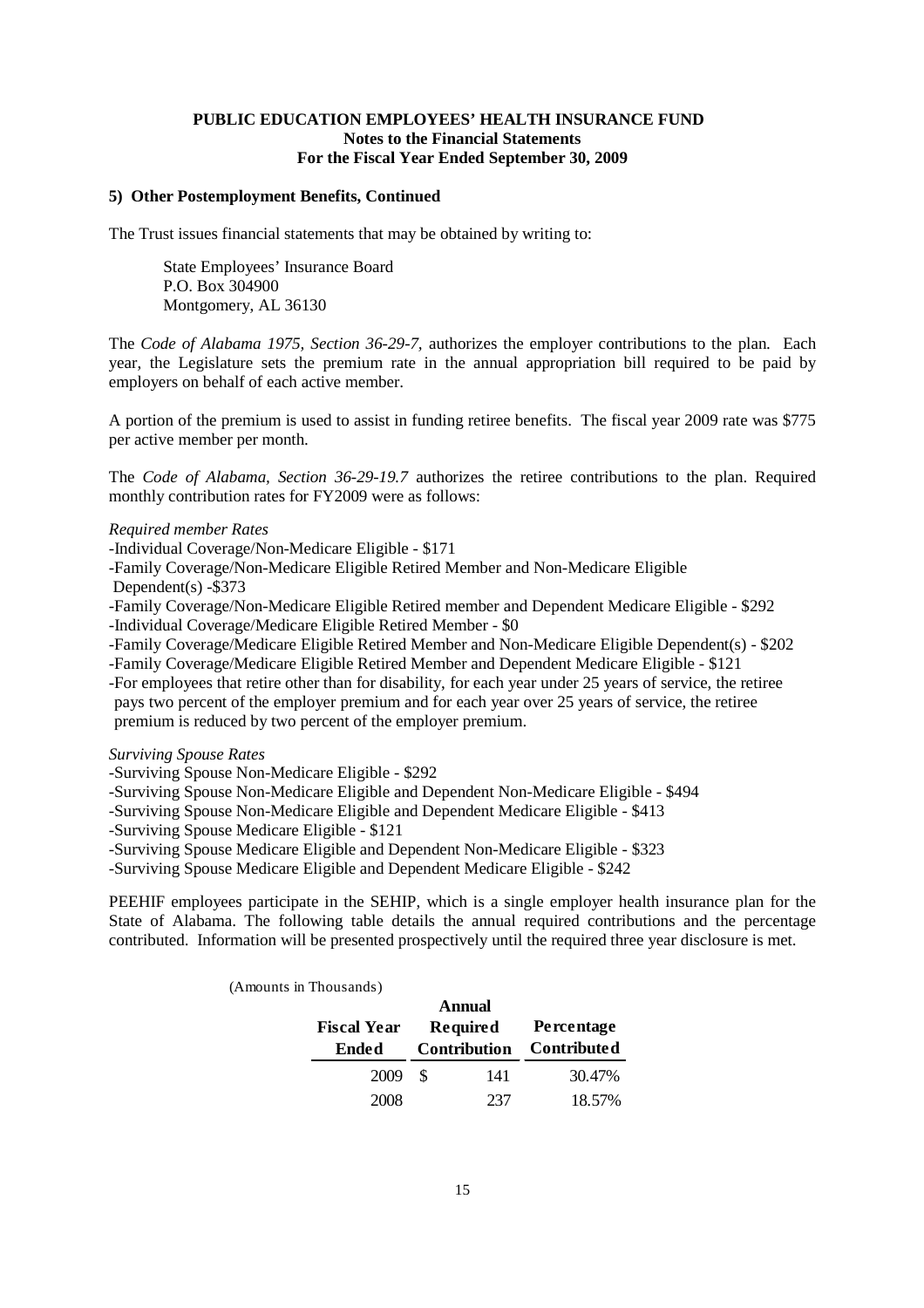# **6) Pension Plan for PEEHIF Employees**

PEEHIF employees participate in the TRS pension plan, which is a cost sharing plan. Contributions to the plan were made in accordance with actuarially determined contribution requirements. The schedule of Employer Contributions is show below:

| Annual             |   |                      |                    |  |  |  |  |  |  |
|--------------------|---|----------------------|--------------------|--|--|--|--|--|--|
| <b>Fiscal Year</b> |   | <b>Required</b>      | Percentage         |  |  |  |  |  |  |
| Ended              |   | <b>Contributions</b> | <b>Contributed</b> |  |  |  |  |  |  |
| 2009               | S | 193                  | 100%               |  |  |  |  |  |  |
| 2008               |   | 175                  | 100%               |  |  |  |  |  |  |
| 2007               |   | 121                  | 100%               |  |  |  |  |  |  |